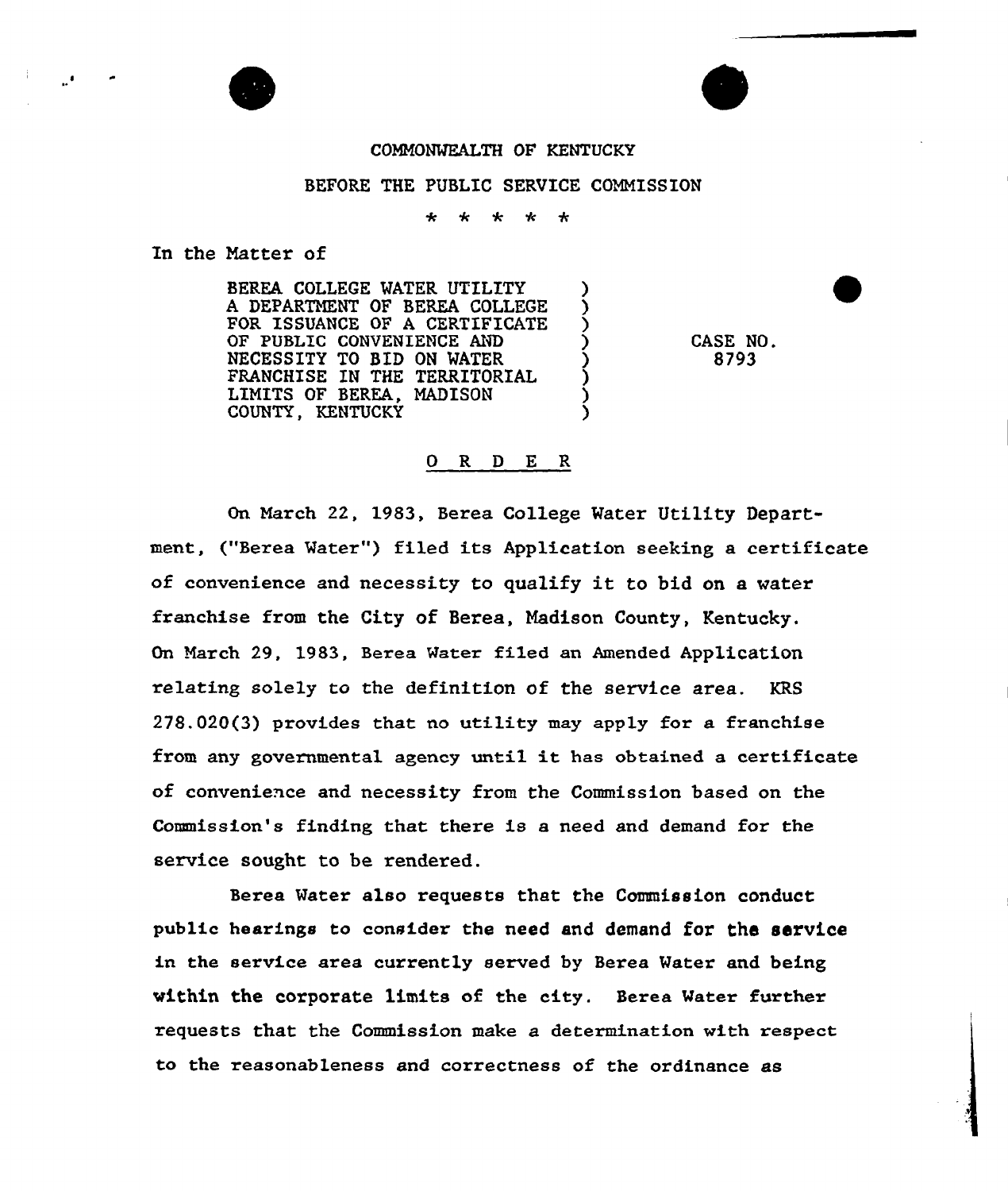promulgated and a determination that the ordinance is not unfair or onerous to Berea Water's affected customers. Berea Water also requests that it be authorized by the Commission to directly pass any franchise fee to the affected customers within its service area as a separate item on the monthly bills, and that the Commission protect the property rights of Berea Water by refusing to grant a certificate of convenience and necessity to any other utility which may desire to bid upon its service area,

The Commission, having considered the Application, Amended Application, and being advised, is of the opinion and finds that:

1. <sup>A</sup> hearing is not required to enable the Commission to make a determination as to the need and demand for the service sought to be rendered.

2. There is a need and demand for water service in the City of Berea, Madison County, Kentucky.

3. The authority of the Commission is limited to the. determination of whether there is a need and demand for the service and Lf the Commission determines that there is such need and demand, it must issue <sup>a</sup> certificate to a11 parties seeking a right to bid upon the franchise. Public Service Commission. et al. v. Blue Grass Natural Gas Co., 197 S.W.2d 765 (1946). Accordingly, the Commission can make no finding or determination with respect to the validity of any of the provisions of the franchise or the manner in which the franchise fee is to be treated for rate purposes.

 $-2$  -